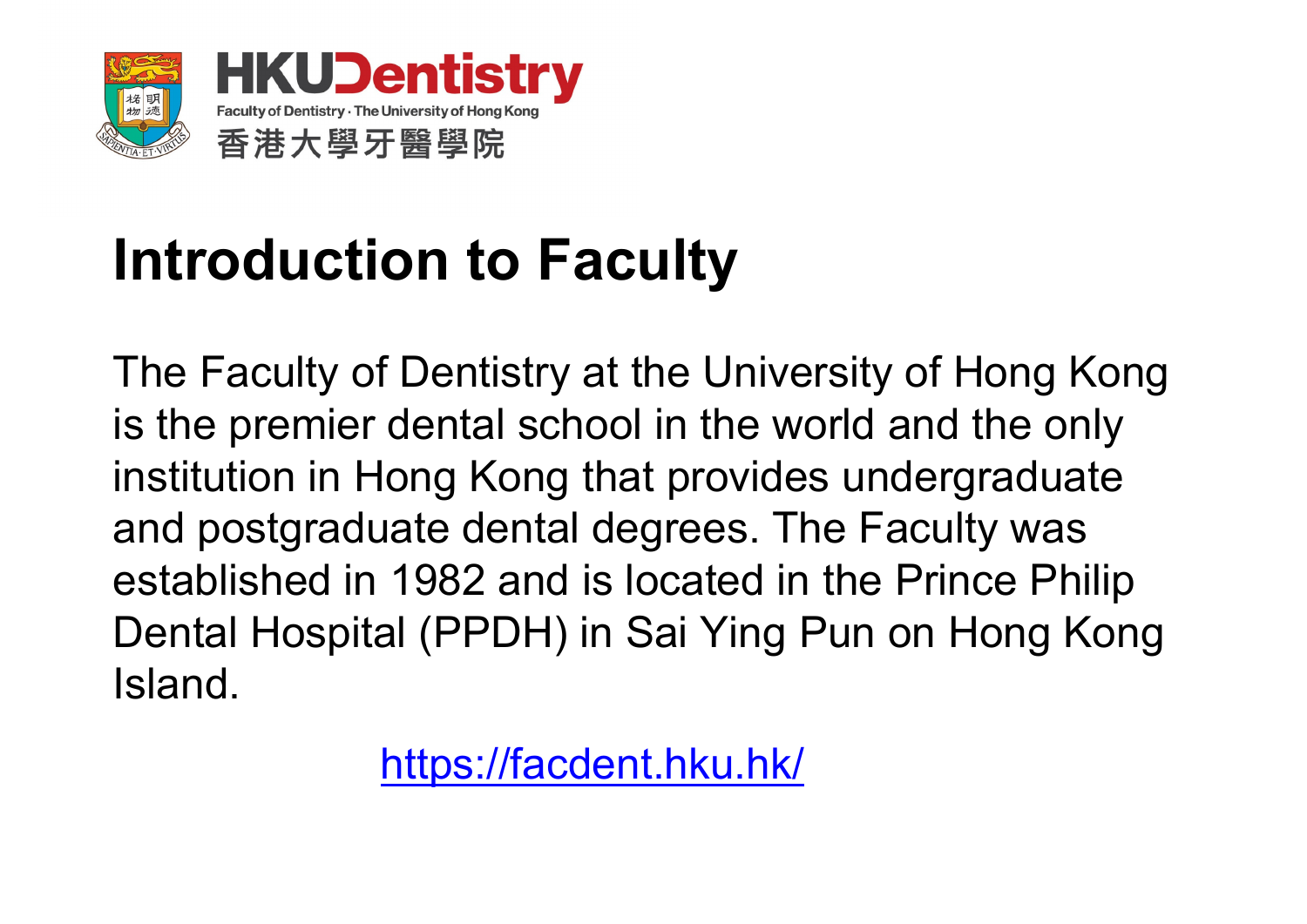# World Class Dentistry in Asia's World City

- • As an international dental school, we have staff and students coming from both Hong Kong and different parts of the world, and English is adopted as the medium of instruction. We have excellent relationships with the University, the professional community, alumni, the international academic circle, and industry. Our outstanding undergraduate and postgraduate education programmes and international research achievements have enabled us to become one of the top dental schools in the world.
- • Our undergraduate dental curriculum has adopted a problem-based learning (PBL) approach through which students develop critical thinking and self-directed life-long learning skill. The students also have early exposure to clinical training and provision of comprehensive care to patients. There are state-of-the-art educational and clinical facilities in our Faculty at the Prince Philip Dental Hospital, including simulated patient laboratory and a 3D haptics training unit. World-class quality taught postgraduate and research postgraduate programmes are also offered in nearly all fields and clinical dental specialties to both local and international students.
- • To engage with the professional and wider community, our Faculty regularly organises a variety of knowledge exchange activities. Both the Faculty and the communities served benefit immensely through these interactive functions.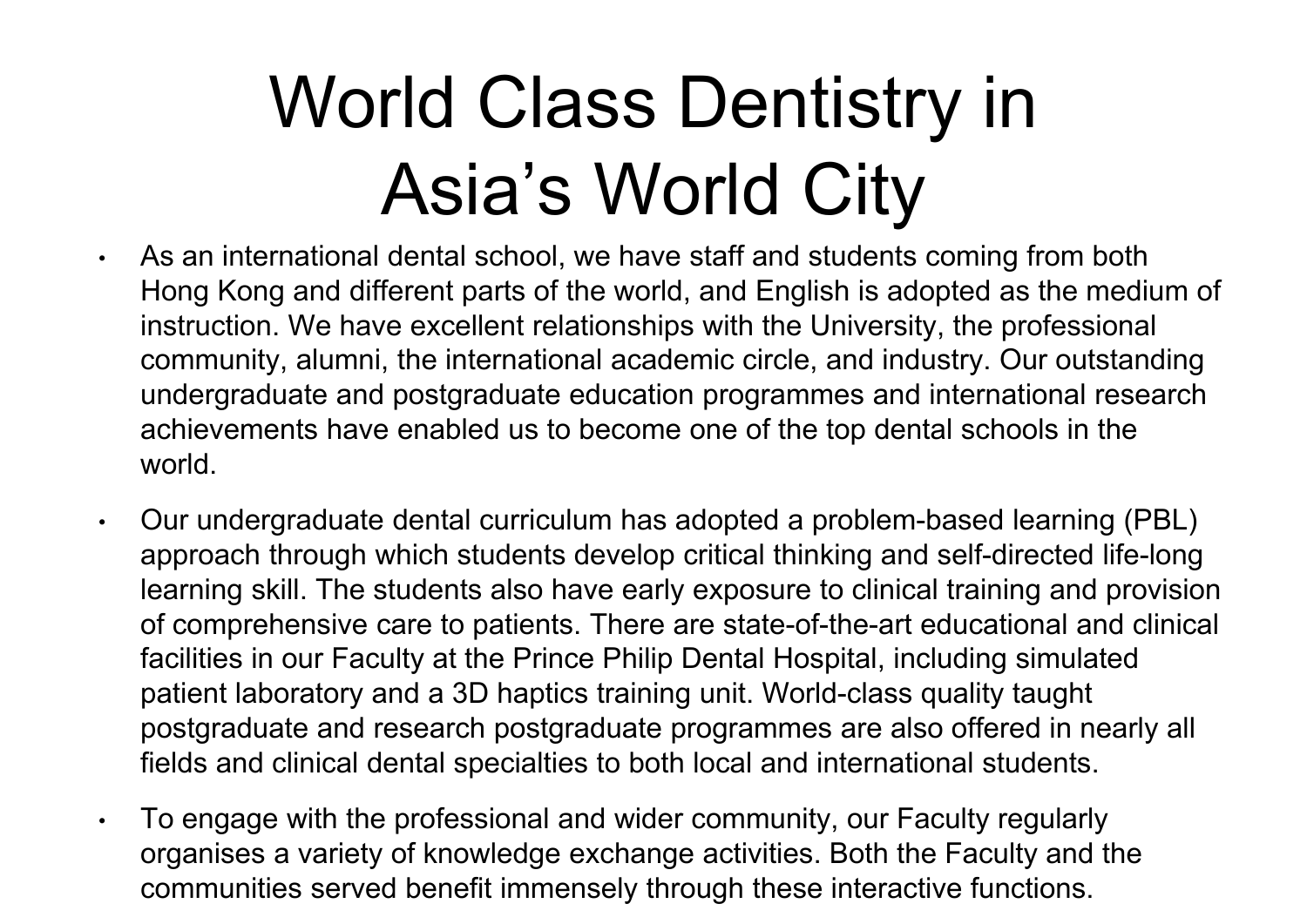

### **Five Divisions:**

- - Applied Oral Sciences and Community Dental Care (Dental Materials Science, Dental Public Health, Oral and Maxillofacial Radiology, and Oral Microbiology)
- -Oral and Maxillofacial Surgery
- -Paediatric Dentistry and Orthodontics
- -Periodontology and Implant Dentistry
- - Restorative Dental Sciences (Cariology, Endodontology, and Prosthodontics)

https://facdent.hku.hk/